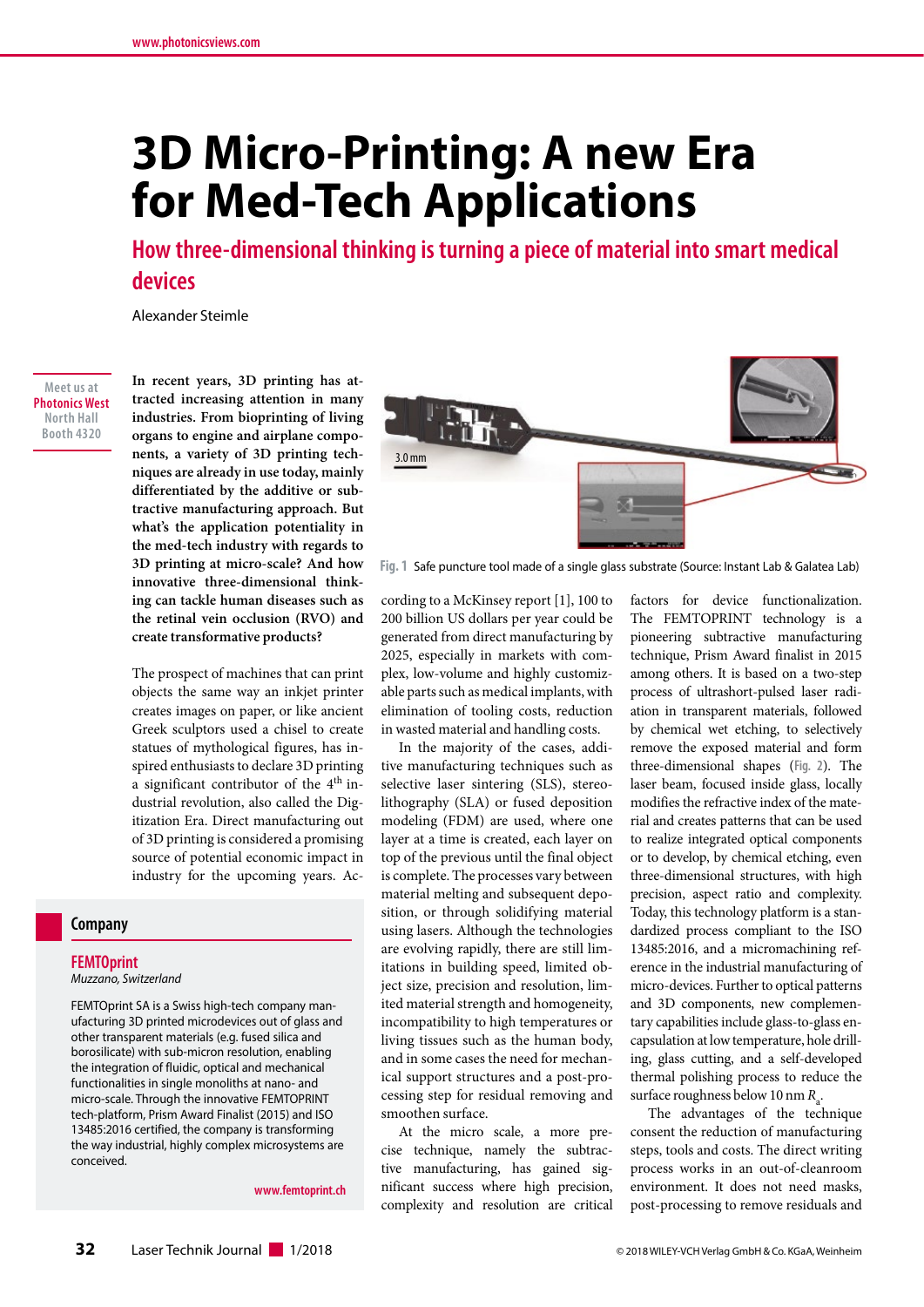

**Fig. 3** Comparison of retinal veins and vision effect of healthy retina and RVO (Source: Instant Lab, Galatea Lab / Web)

**Fig. 2** Schematic view of the FEMTOPRINT process

is a versatile solution for rapid prototyping and serial productions, reducing new product development cycles. The novel technology is giving the opportunity to engineers to explore the third dimension at microscale with sub-micron resolution, adding feature-sized complexity and integrate optical, mechanical, fluidic and even electrical functionalities to the device, resulting in increased performances and reliability in a miniaturized space. The critical alignment of 2D microcomponents and the time-consuming assembly steps are now overtaken issues. Adding even more creativity and complexity, devices made with this technology can be coupled with complementary fabrications like metal evaporation to create embedded electrodes, several functionalization to form hydrophobic or hydrophilic surfaces, or coupling waveguides to structure optofluidic devices.

Glass has a widespread technological usage and is the main starting material of the process. At microscale, from an ordinary, amorphous material, it takes on surprising properties – including, but not limited to, optical transparency, thermal and chemical stability, low thermal expansion, high elasticity (as it is known from optical fibers), biocompatibility, homogeneity and unusual dielectric properties – that offers a powerful combination for new types of med-tech tools, biomedical chips with antibacterial surface treatments, micro-nozzles for nebulizers, integrated optical devices and interconnects, to end up in micromechanical watch components with embedded microfluidic channels and shock absorber.

In the med-tech industry, the capabilities of the technology significantly contribute to the improvement of medical engineering and, therefore, of life

quality. Thanks to the unique 3D capabilities, innovative and cost-effective medical tools, implants and diagnostic chips can be easily fabricated.

FEMTOprint, in collaboration with Galatea Lab, Instant Lab (EPFL, Switzerland), and the Jules-Gonin ophthalmic hospital (Lausanne, Switzerland), recently joined their forces into a consortium to realize a challenging, glassbased compliant puncture tool for retinal vein occlusion (RVO), a common retinal vascular disorder causing severe loss of vision and affecting around 16 million patients worldwide over fifty years old (**Fig. 3**).

RVO can be treated by cannulation and injection of therapeutic agents in the affected vein to remove clots, which are limiting the oxygen transportation into the retina (**Fig. 4**). However, cannulation of small retinal veins is considered very risky and challenging, due to multiple reasons. The fragility of the puncturing tissues, the required puncture force (~20 mN) that is well below human sensing capability, surgeon hand tremor, eye motion during surgery and the dimensions of the tool that need to be compatible with the vein [2]. Current medical treatments do not address the underlying cause of vein occlusion



**Fig. 4** Schematic view of a retinal vein cannulation (Source: A. Gijbels, KU Leuven)



**Fig. 5** SEM image of the puncture tool (Source: Instant Lab and Galatea Lab)